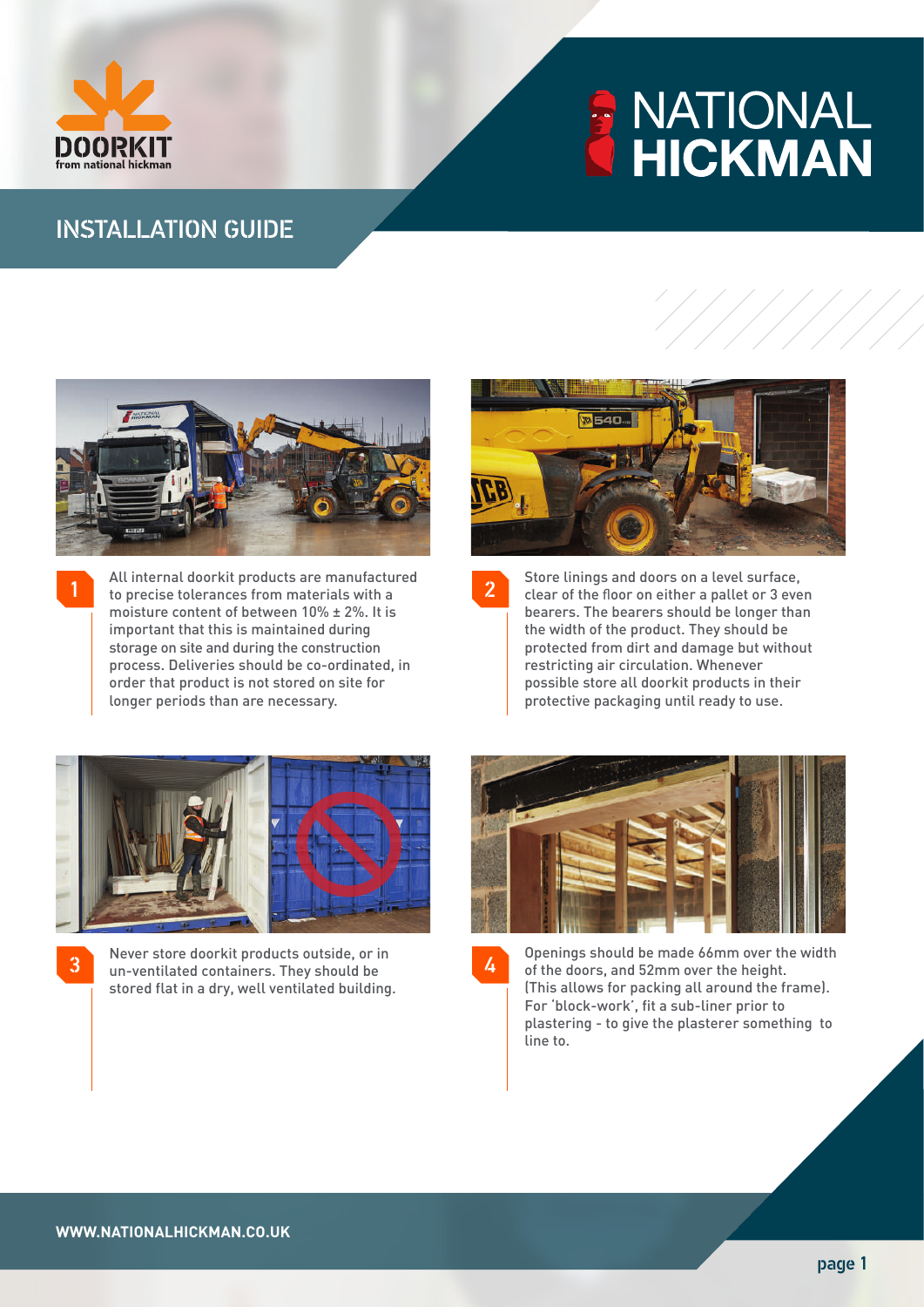

Assemble the lining on a level surface - bearing 5 in mind the handing of the door. Pre-drill pilot holes and screw the heads to the jambs with maximum 4x40mm long screws. Care should be taken to ensure that components are aligned correctly, and that the ironmongery is positioned as required.



8

Position the assembled frame into the opening. Ensure that the hinge jamb is plumb. Temporarily fix with two 70 mm long steel screws (minimum) ensuring the screw penetrates the wall by a minimum of 45mm.



7

Swing the 'Dummy' doors provided by removing the screws and cams from each of the female keeps, and slide it on to the male hinges on the frame. Check the head of the frame is square, and adjust where necessary by packing the jambs. (Note: Doors are susceptible to swelling, and some slight sizing may be necessary initially).

9

Leave a 10mm margin (minimum) around the architrave to enable further adjustment with the cranking tool at final fix if required (see illustration to the right).



Further adjustment can be made using the cranking tool provided. Apply slight pressure to the tops and bottoms of each hinge knuckle, to ease the door leaf towards or away from the latched jamb. A clear and consistent gap should be achieved all around the door.

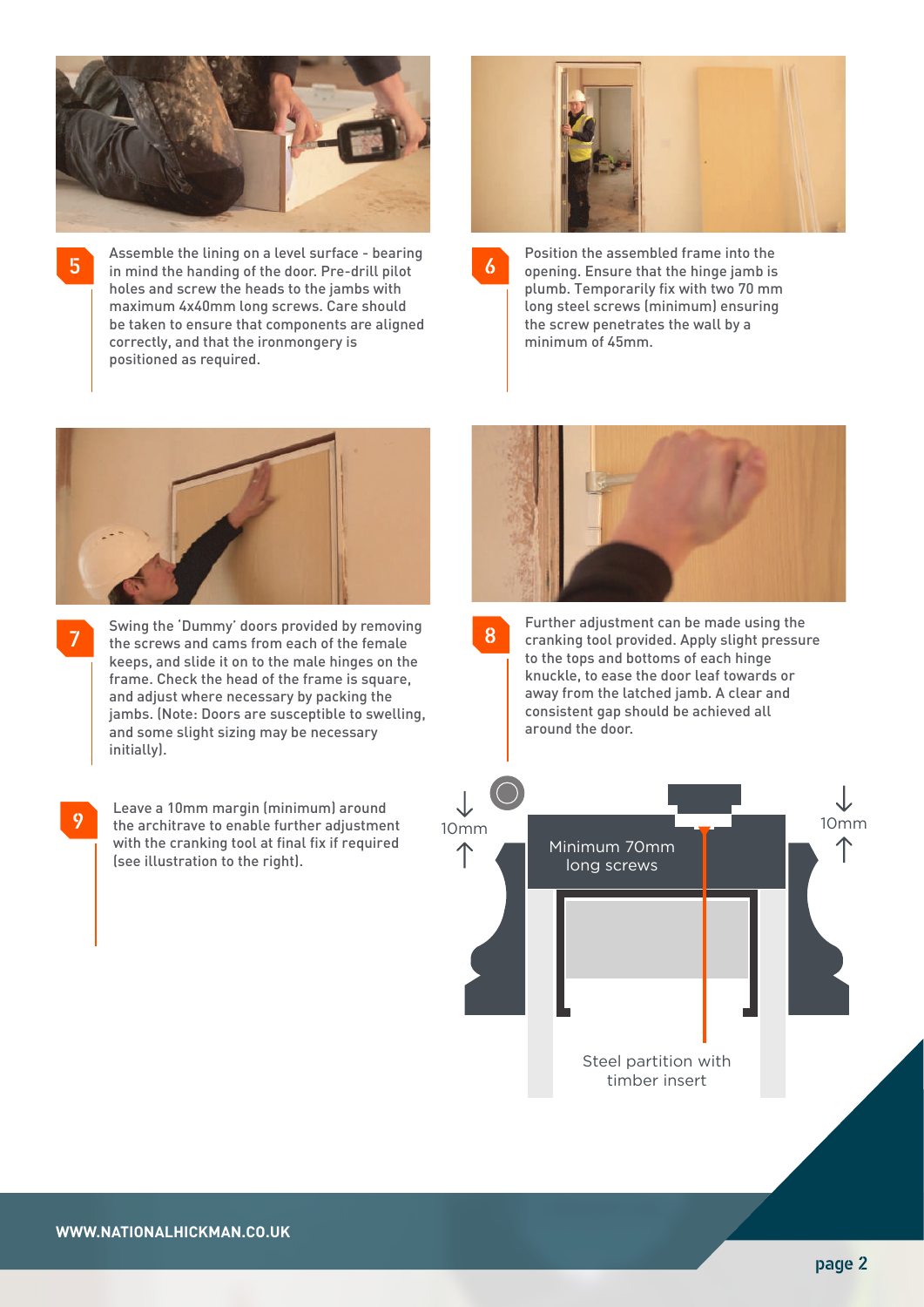# If there's a problem… deal with it now, before it's too late!



| and the state of the state of the state of the state of the state of the state of the state of the state of th        | <b>Service Service</b>                 |
|-----------------------------------------------------------------------------------------------------------------------|----------------------------------------|
| .,                                                                                                                    | <b>STATE</b><br><b>STATE</b><br>×<br>ł |
|                                                                                                                       | $\mathcal{L}(\mathcal{L})$             |
| <b>Contract Contract Contract Contract Contract Contract Contract Contract Contract Contract Contract Contract Co</b> | I<br>ð,<br>٠<br><b>STATISTICS</b>      |

Any lineal gaps around fire door frames should be filled with a compatible CERTIFIRE approved linear gap seal system (ref BS 8214).



11

Door stops are reversible, and care should **12** be taken to position these according to the thickness of the door (i.e.35, 40 or 44mm). Door stops and architraves should be pinned & glued in position.



Doors should be hung at the final fix stage, limiting the opportunity for damage or distortion (swelling) during the building process. Carefully remove packaging. Doors can be hung left or right hand. To reverse the handing, remove the female hinges & latches, and rotate through 180 degrees before re-fitting on the doors. Any slight damage can be repaired using the touch up pens provided. It is recommended that for

> larger scratches/marks, the doors can be re-painted with satinwood pure brilliant white.

By following these simple steps you can be sure that Doorkits are installed quickly and easily with the minimum of fuss.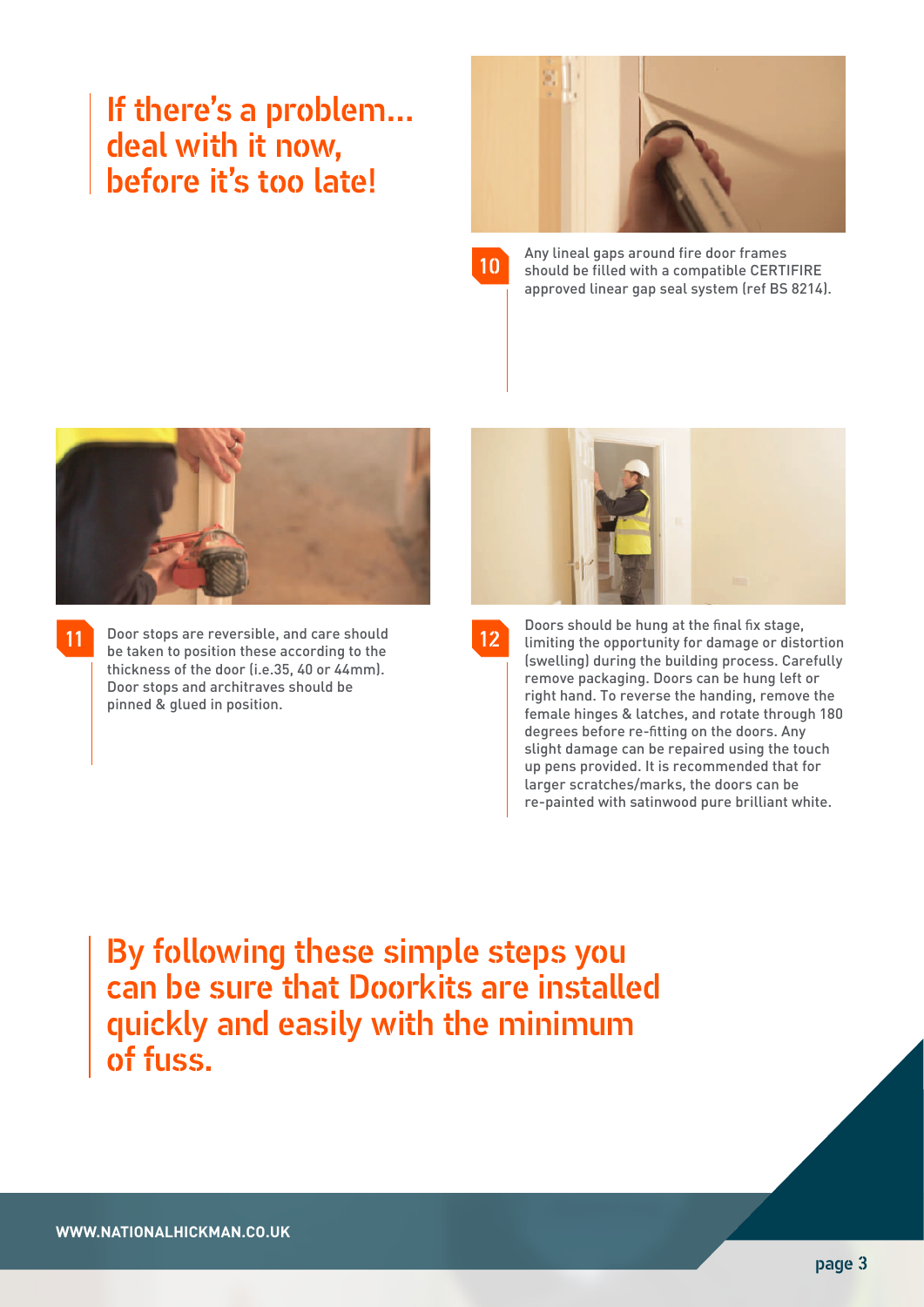### FD30 DOORKITS CAF109 DATA SHEET

#### 1. GENERAL

This Doorkit has been fire tested and is certified by CERTIFIRE as being capable of providing fire resistance of 30 minutes integrity as defined in BS 476: Part 22: 1987, when installed in accordance with the following conditions. Subject to these, the door would be expected to meet the relevant requirements of BS 9999 for FD 30 Doorkits when used in accordance with the provisions therein.

In recognition of this, the Doorkits carry a prefixed label on the top of the door. The label is issued under the terms of the BWF Fire Door Alliance - CERTIFIRE scheme. This label uniquely identifies the doorkit the manufacture of which complies with BS: ISO 9000 for quality systems and is subject to on-going surveillance. **This label shall not be removed.**

It is emphasised that the certification is conditional upon the following instructions being complied with in their entirety. Failure to do so will invalidate this approval and may jeopardise the fire performance of the door. Doorkits supplied pre-fitted with components by National Hickman\* may be considered to meet the requirements in respect of those items.

On no account should the door be installed in any frame other than that supplied by National Hickman\* for the purpose.

#### 2. DOOR LEAF DIMENSIONS

The leaf may be used in single-acting, single/double-leaf, latched and unlatched ITT Doorkits at leaf dimensions up to 926x2100mm.

#### 3. SUPPORTING CONSTRUCTION

The door assemblies are approved to be installed in brick, block, masonry, or timber/steel stud walls of minimum thickness 85 mm (including the plasterboards), providing at least 30 minutes fire resistance.

#### 4. INSTALLATION.

The opening may be lined with softwood. Jambs and heads are to be fixed through to the wall at each pre-drilled position with steel screws penetrating the wall at least 45 mm. There are no restrictions on size or dimensions of architraves, or fixings. Doorkits shall be installed as stated in BS 8214. Door to frame gaps shall not exceed 3-4 mm at the head and vertical edges, nor exceed 8-10 mm at the threshold.

We strongly recommend that Doorkits are installed by a fully trained and/or F.I.R.A.S accredited installer.

#### 5. GLAZED APERTURES

All apertures are to be factory prepared by the door manufacturer. No site cutting of apertures permitted (including cutting for air transfer grilles).

#### 6. INTUMESCENT SEALS

Intumescent seals are supplied pre-fitted to Doorkits. They should not be removed or changed for any other seals. Where smoke seals are specified, then seals will be supplied as CERTIFIRE approved.

#### 7. HINGES

Special two part hinges are supplied as part of the Doorkits and should not be changed for alternative items.

#### 8. LATCHES

Latches are supplied as part of the Doorkits and should not be changed for alternative items.

#### 9. SELF CLOSING DEVICES

All unlatched Doorkits are required to be fitted with a CERTIFIRE approved surface mounted door closer (not essential for fire performance if the Doorkit incorporates a latch and the leaf is in the closed and fully latched position). Where a self-closing device is however required to be fitted to satisfy fire regulations, if fitted it shall be a CERTIFIRE approved product. Note: closers with mechanical hold-open mechanisms are not permitted to be used.

#### 10. PROTECTION PLATES AND SIGNAGE

Plates of steel, brass, aluminium, PVC and laminates may be installed on one or both faces of the proposed door leaves. Plates/signage can be bonded with thermo-softening adhesive. Additional screws may be used. They are not to be installed onto the stop side of the door leaf such that they are between the leaf and the stop. Protection plates may be fitted in line with the following parameters:

- <2mm Thick
- Do not occupy more than 20% of the door leaf total, or exceed 500 mm in height for kick-plates and 300 mm for mid-plates, whichever is the smaller.

#### 11. LETTER PLATES

CERTIFIRE approved letterplates can be installed, please refer to product data sheet for further information.

#### 12. DOOR VIEWERS

Door viewers may be fitted into the leaf providing the viewer comprises a metal sleeve and an optical glass lens and is not positioned higher than 1500 mm from the threshold. The viewer should have an external diameter of not greater than 15 mm be tightly fitted within the leaf. The aperture provided for the installation of the viewer should be lined with intumescent. A second compliant door viewer may be fitted on the basis that 100 mm minimum margins are maintained between viewers.

#### 13. FURTHER INFORMATION

Please refer to the doorsets CERTIFIRE data sheet for further information. Further information regarding the details contained in this installation guide may be obtained from National Hickman\* (Tel: 01902 352535 or contact us via our website: http://www.nationalhickman.co.uk/contact-us/).

Further information regarding the doorset's CERTIFIRE certification and other approved products can be obtained from CERTIFIRE (Tel: 01925 646777).

Further information regarding BWF labelling requirements can be obtained from the BWF Fire Door Alliance (Tel: 0207 637 2646).

Further information regarding the accreditation scheme for installers of fire resisting Doorkits can be obtained from F.I.R.A.S. (Tel: 01925 646666).

\*National Hickman is part of Premdor Crosby Limited.

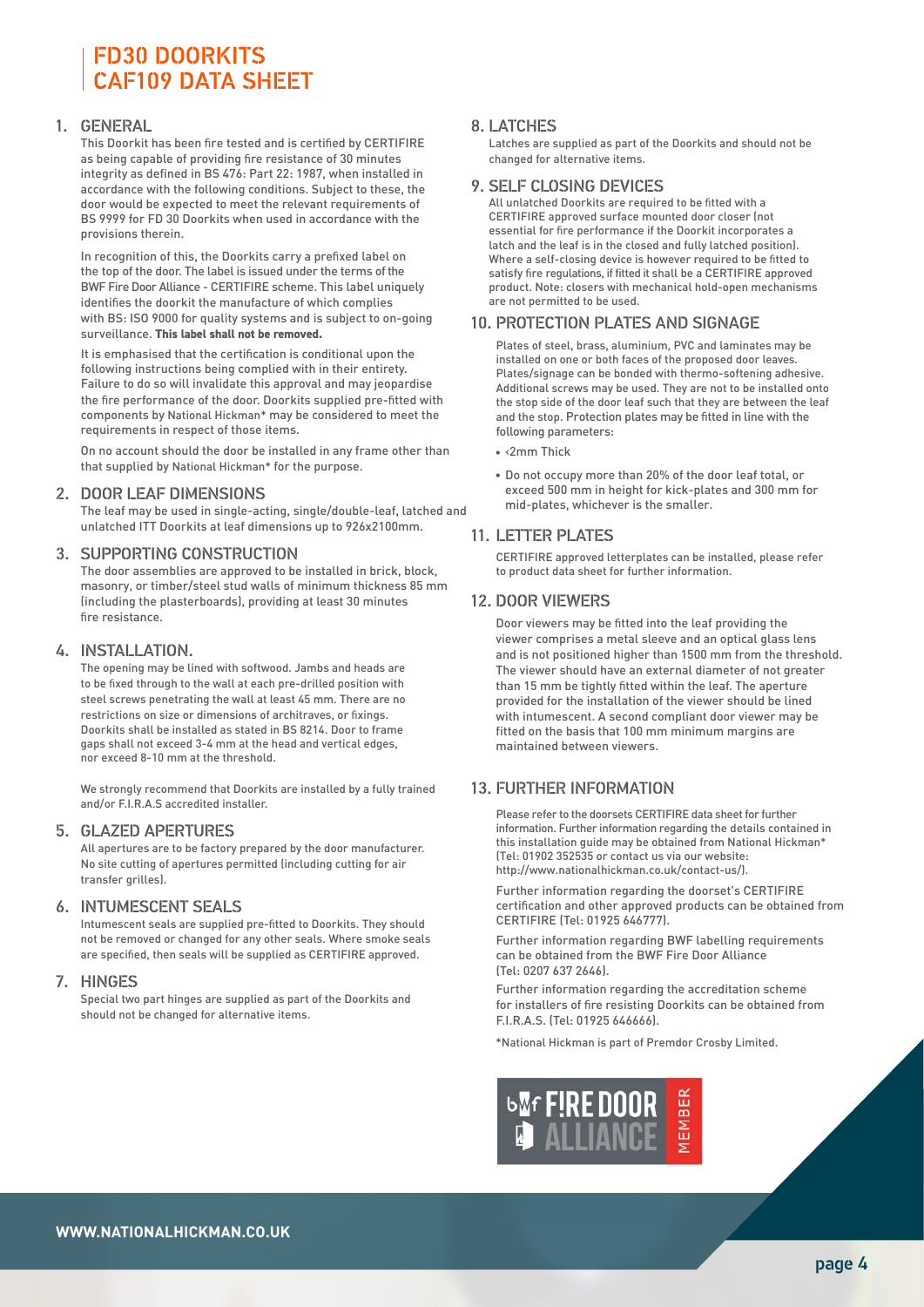

# **ANATIONAL**<br>HICKMAN

///////////

## SPARE PARTS







#### **35MM FEMALE HINGE KEEP (WHITE)** (1501-01)



**40MM FEMALE HINGE KEEP (WHITE)** (1502-01)



**44MM STEEL WHITE (FIRE DOOR HINGE KEEPS)** (1504-01)

**WWW.NATIONALHICKMAN.CO.UK**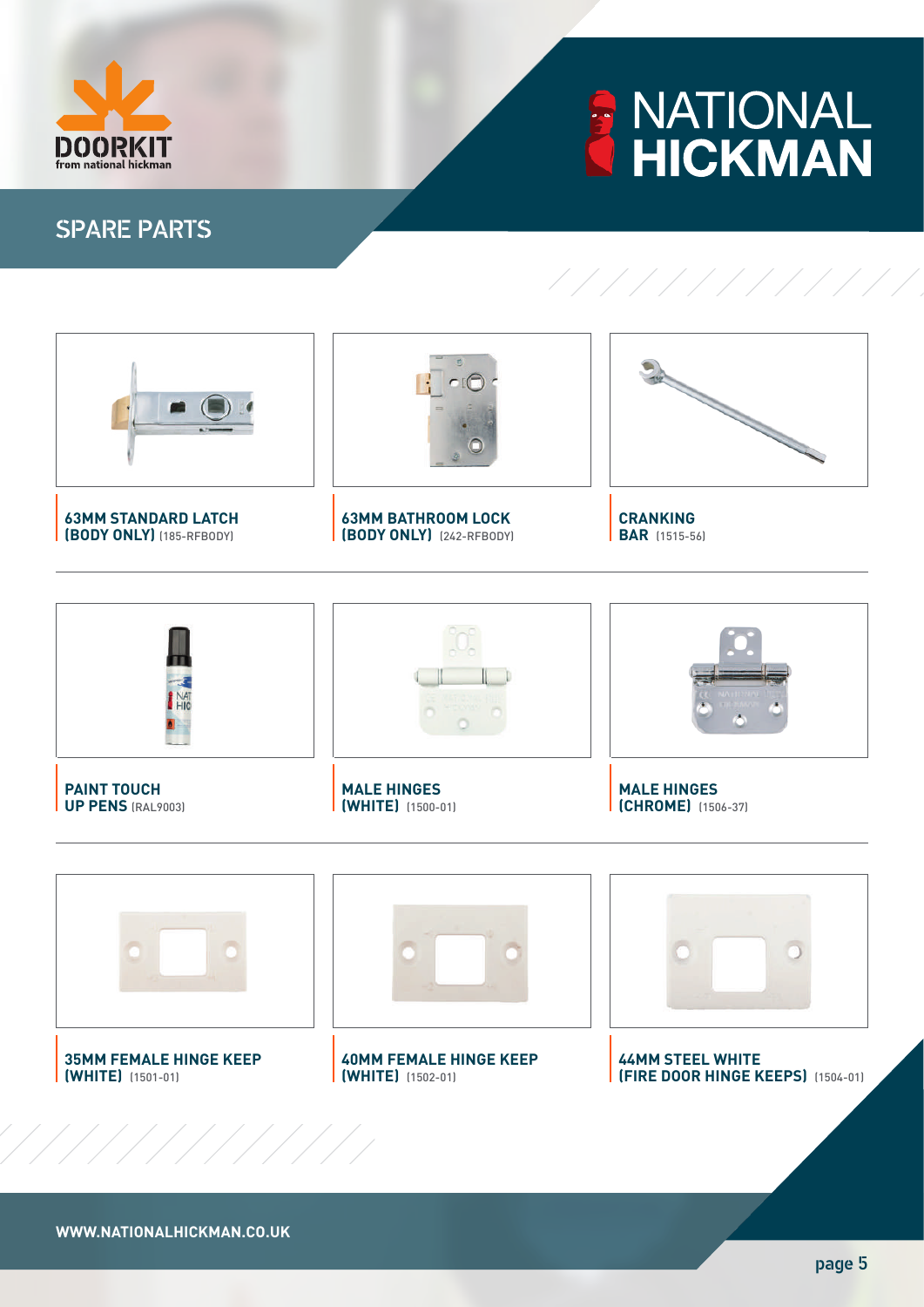





**WWW.NATIONALHICKMAN.CO.UK**